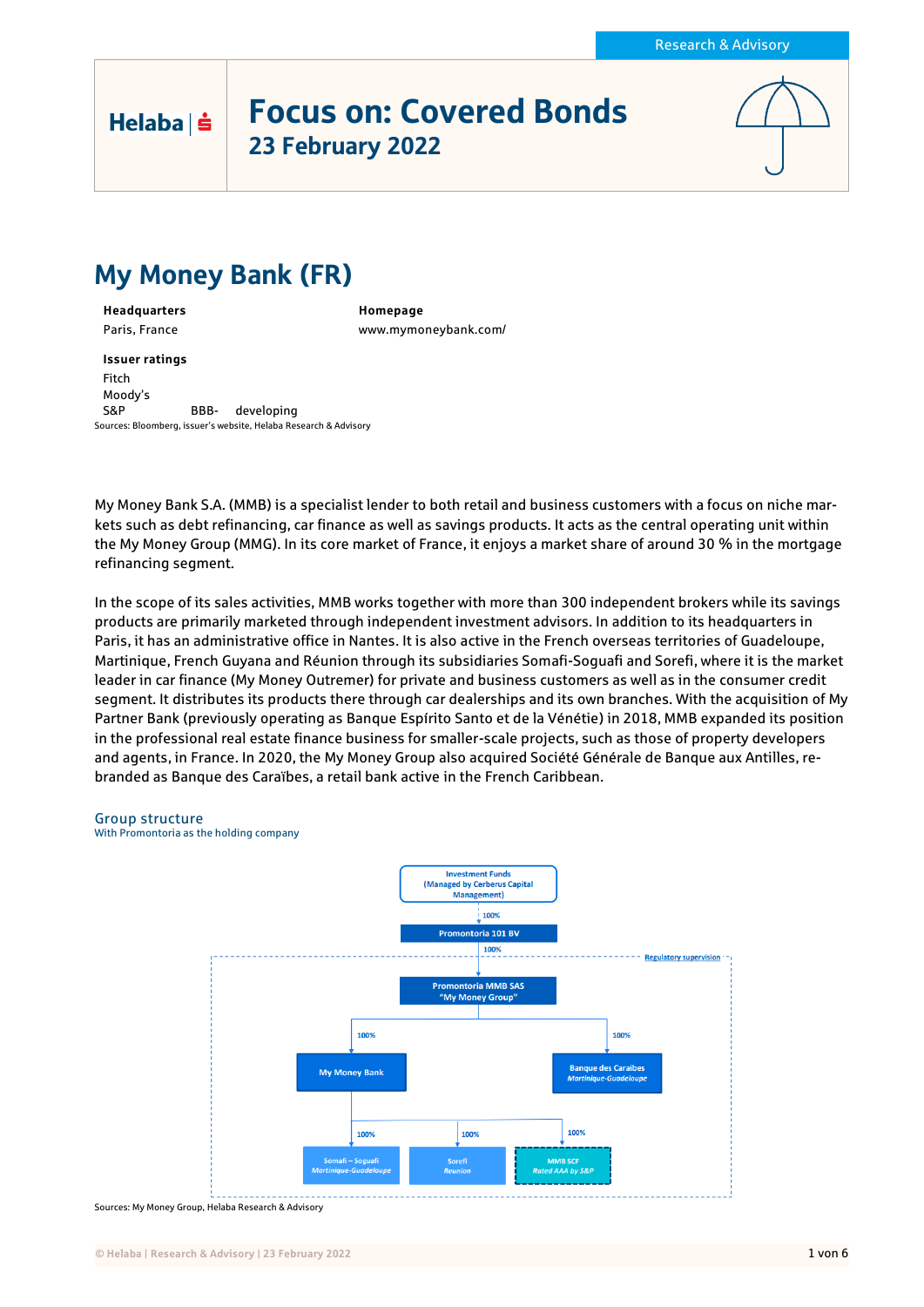Debt refinancing accounts for almost half of its credit exposure. By refinancing and bundling mortgage and consumer loans, it is able to offer its customers relatively favourable conditions. The remainder is divided more or less equally between overseas car finance and consumer credit as well as commercial real estate finance.

Until April 2017, MMB was operating as GE Capital Bank S.C.A. It is a wholly owned subsidiary of Promontoria MMB SAS (PMMB), a company owned by funds managed by Cerberus Capital Management. It recently signed a Memorandum of Understanding with HSBC Continental Europe to acquire the latter's retail banking activities in France. The closing of the transaction is envisaged for the second half of 2023. Due to the future increase in the Group's total assets, we expect MMG to issue MREL eligible bonds following the acquisition.

| bn EUR                            | 2019 | 2020 | 2021 | m EUR                                                   | 2019 | 2020 | 2021    |
|-----------------------------------|------|------|------|---------------------------------------------------------|------|------|---------|
| Customer Loans                    | 5,4  | 6,1  | 6,6  | Net Interest Income                                     | 137  | 159  | 156     |
| <b>Customer Deposits</b>          | 3,5  | 3,8  | 4,1  | Net Fee & Commission Income                             | 15   | 15   | 17      |
| <b>Total Assets</b>               | 6,7  | 7,4  | 7,8  | <b>Total Revenues</b>                                   | 170  | 193  | $\cdot$ |
| Risk-Weighted Assets (Rwa)        | 4,1  | 4,4  | 4,7  | <b>Total Operating Expenses</b>                         | 159  | 169  | 191     |
| Equity (Balance Sheet Equity)     | 0,8  | 0,8  | 0,8  | Provisions For Loan Losses                              | 3    | 38   | 2       |
|                                   |      |      |      | Net Income Attributable to Parent                       | 4    | 61   | $-32$   |
| Loans To Total Assets (%)         | 81   | 83   | 85   |                                                         |      |      |         |
| Loans To Deposits (%)             | 152  | 160  | 161  | Net Interest Margin                                     | 2,20 | 2,27 | ٠       |
| Equity Capital / Total Assets (%) | 11,7 | 11,3 | 10,3 | Cost-To-Income (%)                                      | 93   | 88   | $\cdot$ |
| Npl Ratio (%)                     | 8,1  | 6,3  | 4,5  | Risk Ratio (Loan Loss Provisions/Avg. Loans), %<br>0,07 |      | 0,66 | 0,03    |
| Coverage Ratio (%)                | 29   | 34   | 41   | <b>ROAE</b> (%)                                         | 0,6  | 7,6  | $-4,0$  |
| CET1 Ratio (%)                    | 14,8 | 15,4 | 15,6 | <b>ROAA (%)</b>                                         | 0,07 | 0,87 |         |

#### Balance sheet, liquidity, solvency, profitability Selected metrics

Sources: S&P Capital IQ Pro, Helaba Research & Advisory

## MMB SCF Mortgage Covered Bond

| <b>Covered Bond-Ratings</b> |                |                          | Buffer to issuer reference rating |
|-----------------------------|----------------|--------------------------|-----------------------------------|
| Moody's                     |                | $\overline{\phantom{0}}$ |                                   |
| Fitch                       | $\blacksquare$ | $\overline{\phantom{0}}$ | -                                 |
| S&P                         | AAA            | NFGATIVF                 |                                   |

Sources: Bloomberg, Moody's Investor Service, Standard & Poor's Global Ratings, issuer's website, Helaba Research & Advisory

#### Regulatory/Transparency/Eligibility for Central Banks/ESG

| Uniform national repoting                                | Yes      |
|----------------------------------------------------------|----------|
| Harmonized reporting format (HTT)                        | Yes      |
| <b>Covered Bond Label</b>                                | Yes      |
| Risk weight according to CRR/Basel III                   | 10%      |
| <b>LCR Classification</b>                                | Level 1b |
| <b>ECB Note eligibility</b>                              | Yes      |
| Issuance from Green, Social or Sustainable Covered Bonds | $\,$     |

Sources: issuer's website, ECBC, Bloomberg, Helaba Research & Advisory

My Money Bank (MMB) has been issuing covered bonds since October 2018. Currently, there are seven outstanding notes, four of which are benchmark size. Maturities range from between 2025 to 2039.

MMB's covered bonds boast a 'AAA' rating from Standard and Poor's while the rating outlook is negative. The cover pool consists exclusively of residential mortgages, all of which are secured by properties in France and origi-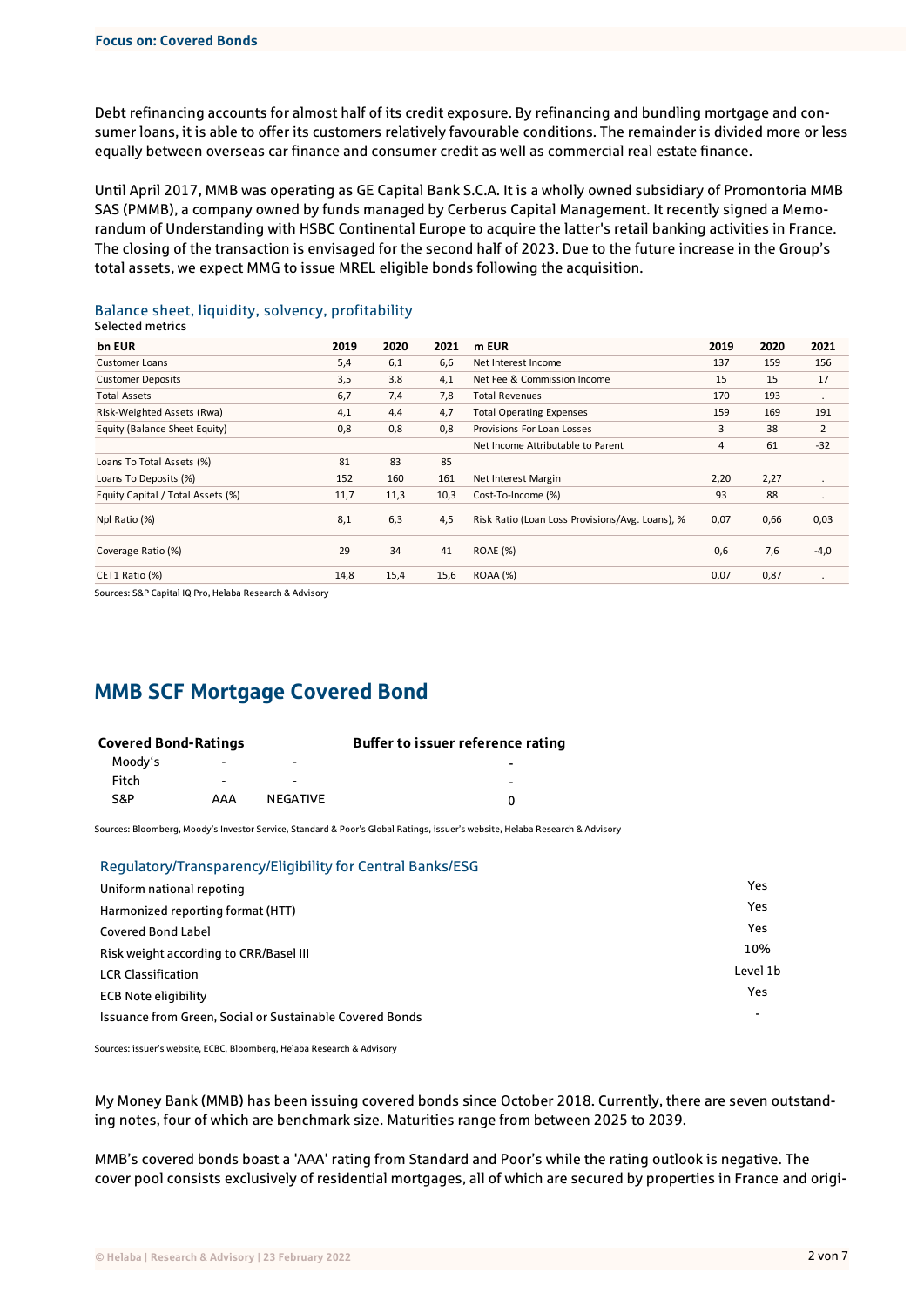#### **Focus on: Covered Bonds**

nate from the Group's Debt Refinancing business. The Ile-de-France region (including Paris) accounts for the largest share of the cover pool at 18.5 %. The regions of Provence-Alpes-Côte d'Azur (12.4 %), Languedoc-Roussillon-Midi-Pyrénées (10.9 %), Auvergne-Rhône-Alpes (10.7 %), Nord-Pas-de-Calais-Picardie (10.5 %) and Aquitaine-Limousin-Poitou-Charentes (10.2 %) round off the portfolio.

A large proportion of the properties in the **[cover pool](https://www.coveredbondlabel.com/issuer/176/) are owner-occupied** (95.6 %), while 1.34 percent are rented out and the rest are used as holiday or second homes. It is noteworthy that of the 25,966 mortgages, the majority (22.9 %) only have a loan seasoning of up to 12 months. The rest are fairly evenly distributed across maturity bands, while 17.9 % of mortgages are 5 or more years old. The portfolio consists of 91.69 % fixed-rate mortgages and 7.99 % variable-rate mortgages. The weighted average non-indexed LTV ratio was a low 55.4 % at the end of December 2021.

Property prices are rising all over the world and this is also true for the **French real estate market**, where prices rose by an annual rate of 5.7 % in the second quarter of 2021 and by 7.1 % in Q3 2021. These increases lagged behind the EU average (7.4/9.2 %) as well as, in particular, those in Germany (10.8/12.0 %) in the same periods. Nevertheless, growth on the residential real estate market can be described as stable.

There are no currency risks, as the entire mortgage portfolio and the covered bonds are denominated in euros. The weighted average remaining term of the cover pool is 9.5 years. Of particular note is the fact that the remaining term of the covered bonds, at 7.9 years, is only slightly lower (1.6 years). Due to a low level of mismatching in the types of interest rate - as mentioned above, 91.69 % of the cover assets are fixed-rate mortgages and covered bonds are fixed-income securities - the interest rate risks are relatively limited.

As of the end of December 2021, the mortgage covered bonds had a nominal **over-collateralisation of 23.0 %**, which is comfortably above the OC ratio of 7.0 % deemed adequate by the rating agency S&P.

According to S&P's rating standards, MMB does not have a buffer to the issuer reference rating. That means, if the issuer is downgraded, the probability is high that the covered bond ratings will also be adversely affected. It is this interlinkage that drives the negative outlook of the covered bond ratings.

Looking ahead, it is worth mentioning that MMB reached an agreement with HSBC Continental Europe S.A. (HBCE) in June 2021 to acquire the latter's retail banking activities. According to the **Memorandum of Understanding**, these activities are to be transferred to Banque des Caraïbes and later rebranded as Crédit Commercial de France.

The covered bond issuer HSBC France SFH would be annexed to this new bank and renamed accordingly. Subject to approval from executive bodies and regulatory authorities, the transac-



tion is expected to be completed in the second half of 2023.

The mortgage covered bonds represent a direct, unconditional, senior obligation of MMB and are regulated by **French law** (Code Monétaire et Financier) for specialised credit institutions in the form of a Société de Crédit Foncier (SCF).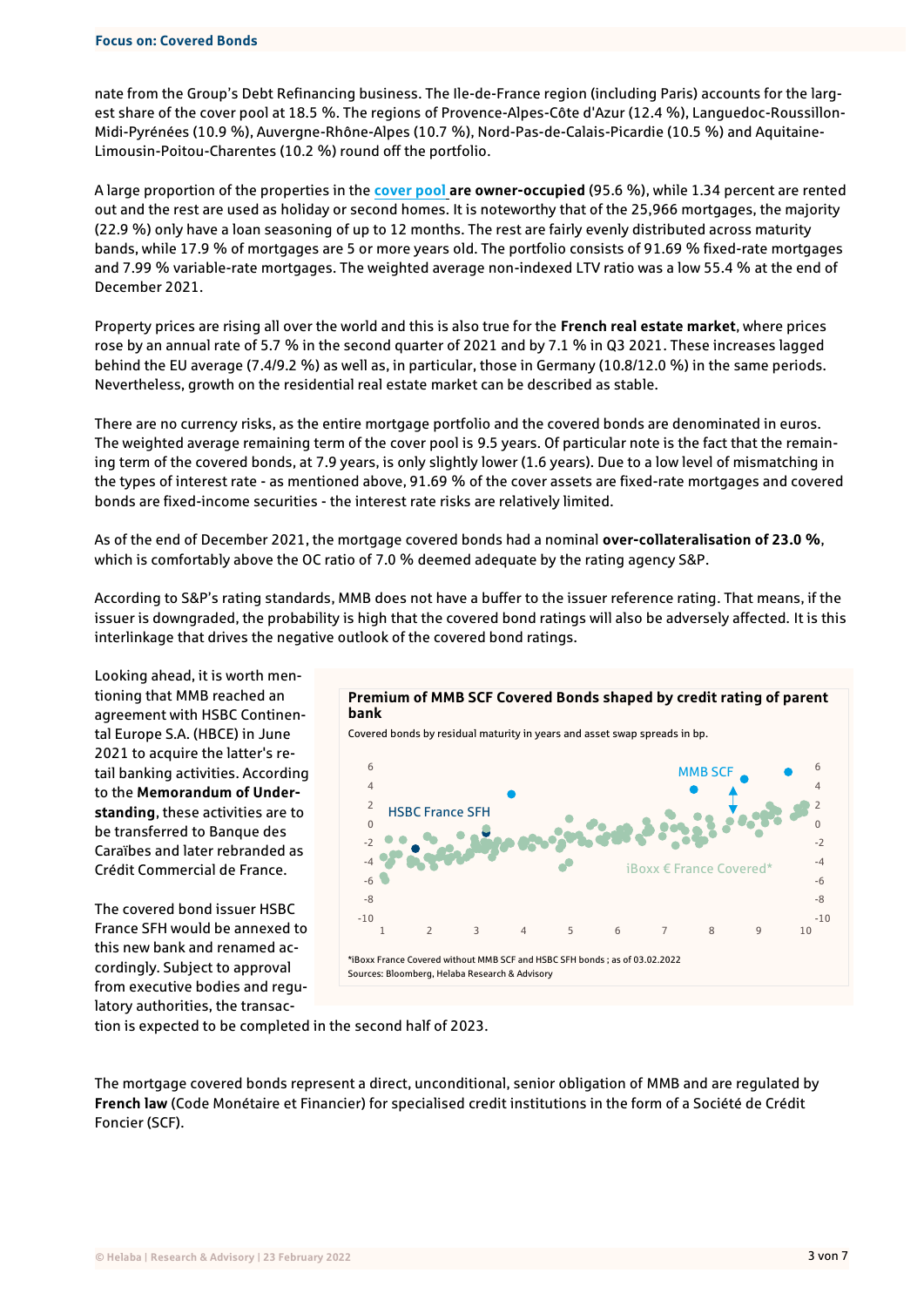In June 2021, France was one of the first countries to implement the **new EU requirements** for the harmonisation of covered bonds. They will come into force on 8 July 2022. It is important to note that, in our view, the French legal framework for both types of specialised credit institutions (SFH and Société de Credit Foncier (SCF)) already met or in some cases exceeded the minimum standards of the EU Covered Bond Directive. The main changes include:

- The introduction of objective triggers for deferring the maturity of covered bonds. These include insolvency or bank resolution and approval by the supervisory authority (ACPR) if the issuer is not able to meet the liquidity coverage requirements (180 days).
- The repeal of an SCF-specific regulation of the previous law, which limited the share of guaranteed mortgages to 35 % of the SCF cover pool. This means that the two French covered bond regulations (for SCF and SFH) are now identical on this point. In addition, the legislation also introduces a minimum credit quality for guarantors.
- The permissible cover assets (for SFH: residential mortgages, for SCF: residential and commercial mortgages, public sector exposures) remain unchanged, while the option of adding high quality assets was not included.

- AAA rating
- Comfortable over-collateralisation ratio
- Low average weighted non-indexed LTV ratio
- Extremely low maturity mismatching, relatively low interest rate risks, no currency risks
- Even geographic distribution of cover assets
- Robust French legal framework

#### Strengths Weaknesses

- No IDR buffer
- A relatively high proportion of mortgages with a low seasoning

#### Selected key figures

#### **Coverage data Credit risk indicators**

| Outstanding covered bonds ( $M\epsilon$ ) | 2.100   | Residential cover pool                       | 100.0% |
|-------------------------------------------|---------|----------------------------------------------|--------|
| Total cover assets ( $M\epsilon$ )        | 2.583   | Commercial cover pool                        | 0.0%   |
| <b>Derivatives</b>                        | $0,0\%$ | Weighted average LTV unindexed (residential) | 55,4%  |
| Substitute assets                         | 2.2%    | Weighted average LTV indexed (residential)   | 49.9%  |
| Over-collateralisation                    | 23,0%   | Average loan seasoning (> 5 years)           | 18,0%  |

#### **Market risk indicators**

| Covered bonds with fixed coupon (after swap)   | $0.0\%$ | Number of borrowers                    |         |
|------------------------------------------------|---------|----------------------------------------|---------|
| Cover assets with fixed rate                   | 8.0%    | Bullet repayment / interest-only loans | $0.0\%$ |
| Weighted average life covered bonds (in years) | 0,0     | Residential loans - buy-to-let         | 1.3%    |
| Weighted average life cover pool (in years)    | 0,0     |                                        |         |

| Citull IISR IIIUKAWIS                        |         |
|----------------------------------------------|---------|
| Residential cover pool                       | 100,0%  |
| Commercial cover pool                        | $0.0\%$ |
| Weighted average LTV unindexed (residential) | 55.4%   |
| Weighted average LTV indexed (residential)   | 49,9%   |
| Average loan seasoning (> 5 years)           | 18,0%   |
| Non-performing loans ( $\geq 90$ days)       | $0.0\%$ |
| 10 largest exposures                         | 0,5%    |
| Number of borrowers                          |         |
| Bullet repayment / interest-only loans       | $0.0\%$ |
| Residential loans - buy-to-let               | 1,3%    |
|                                              |         |

### Rating relevant key figures

| Rating relevant key figures:                            | Moody's | Fitch  | S&P     |
|---------------------------------------------------------|---------|--------|---------|
| Credit risk (Moody's: Collateral Score, S&P: WAFFxWALS) |         |        | $6.7\%$ |
| Market risk (Moody's)                                   | ٠       |        | -       |
| OC level consistent with current rating                 | -       | $\sim$ | $6.5\%$ |
|                                                         |         |        |         |

**As of: 31 December [2021 \(Link to issuer's website\)](https://www.mymoneybank.com/en/organization/investor-reports)**

Sources: issuer's website, Moody's Investor Service, Helaba Research & Advisory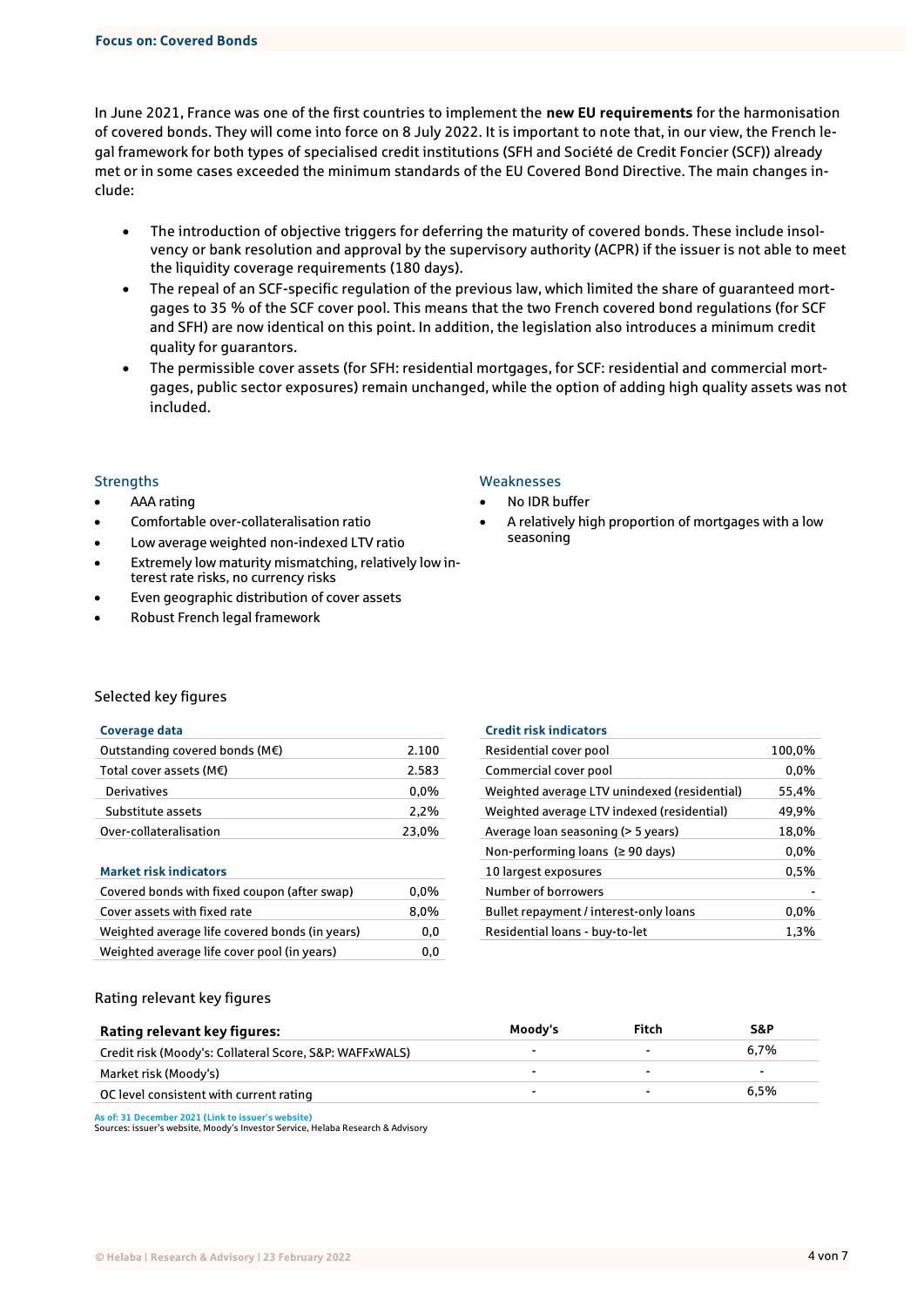





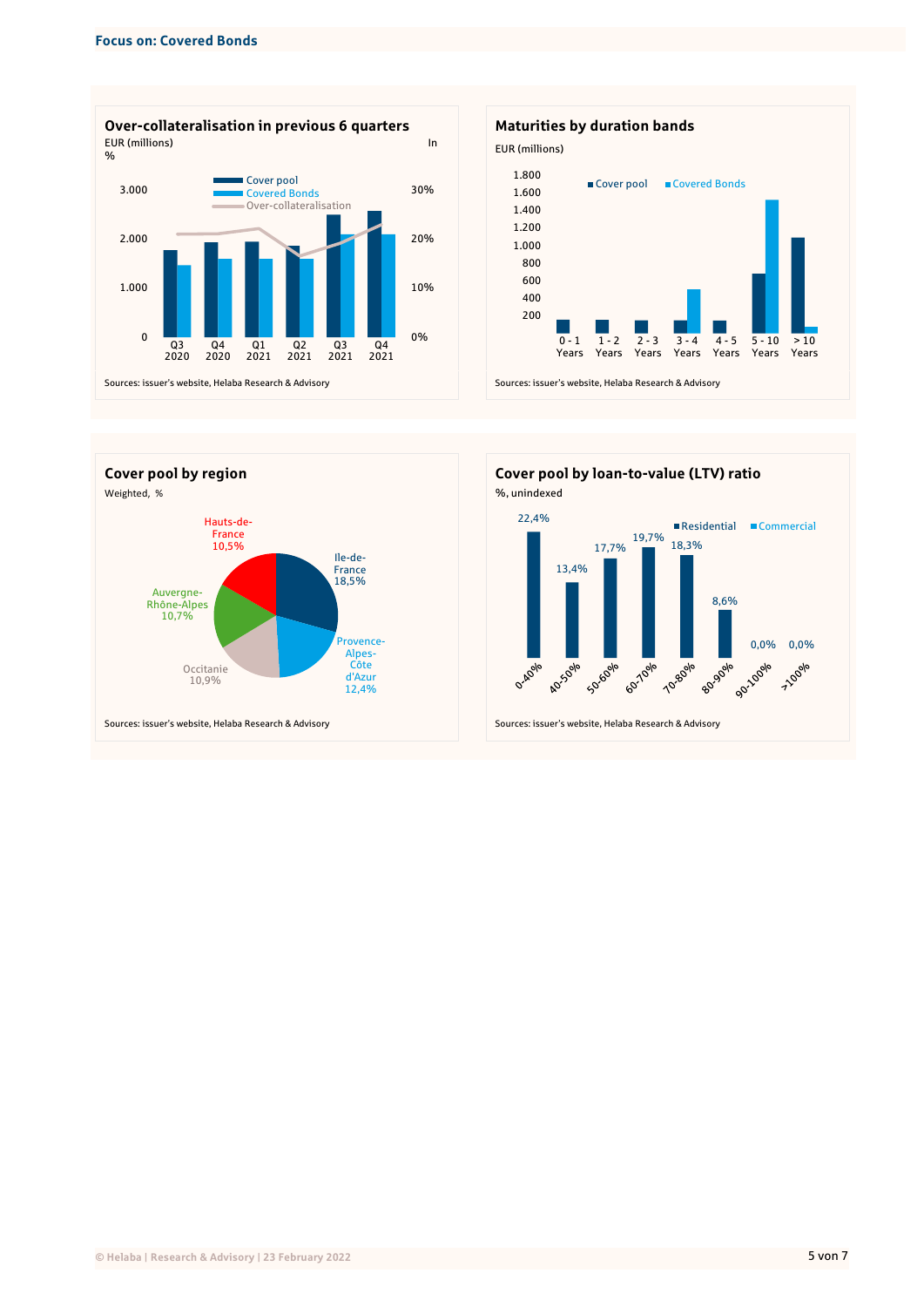

Sign up for our newsletter here: **<https://news.helaba.de/research/>**



Sabrina Miehs Senior Covered Bond Analyst

Tel +49 69 / 91 32-48 90



Dr. Susanne Knips Senior Credit Analyst

Tel +49 69 / 91 32-32 11

### Publisher and editor

Helaba Research & Advisory

Editor: Stefan Rausch Head of Corporate Research & Advisory

Publisher: Dr. Gertrud R. Traud Chief Economist / Head of Research & Advisory Neue Mainzer Str. 52-58 60311 Frankfurt am Main Tel. +49 69/91 32-20 24 Internet: **http://www.helaba.de**

### Disclaimer

This publication was very carefully researched and prepared. However, it contains analyses and forecasts regarding cur-rent and future market conditions that are for informational purposes only. The data are based on sources that we consider reliable, though we cannot assume any responsibility for the sources being accurate, complete, and up to date. All statements in this publication are for informational purposes. They must not be taken as an offer or recommendation for investment decisions.